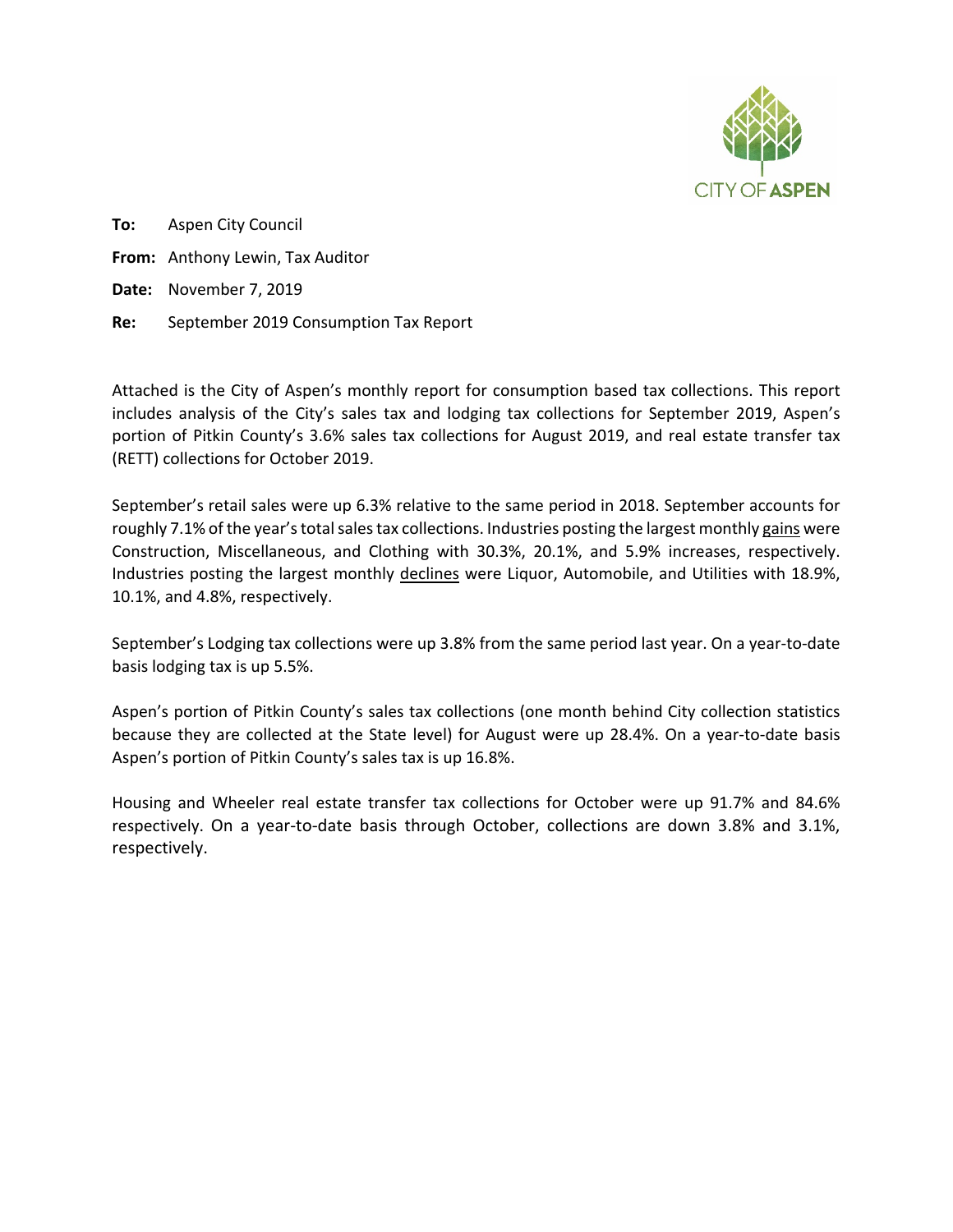#### **City of Aspen Retail Sales by Industry September 2019**



```
September Monthly Retail Sales
```

|                       |                             | <b>Businesses</b> | % Change Prior | % Monthly           |
|-----------------------|-----------------------------|-------------------|----------------|---------------------|
| Category              | <b>Monthly Retail Sales</b> | Reporting         | Year           | <b>Retail Sales</b> |
| Accommodations        | \$15,303,503                | 115               | 4.4%           | 24.4%               |
| Restaurants & Bars    | \$10,428,974                | 71                | $(1.4\%)$      | 16.6%               |
| Sports Equip/Clothing | \$2,350,187                 | 41                | $(3.3\%)$      | 3.7%                |
| Clothing              | \$5,007,110                 | 92                | 5.9%           | 8.0%                |
| Food & Drug           | \$4,661,629                 | 51                | 3.8%           | 7.4%                |
| Liquor                | \$653,984                   | 8                 | (18.9%)        | 1.0%                |
| Miscellaneous         | \$8,967,857                 | 488               | 20.1%          | 14.3%               |
| Construction          | \$7,417,117                 | 201               | 30.3%          | 11.8%               |
| Luxury Goods          | \$2,928,145                 | 81                | 2.9%           | 4.7%                |
| <b>Utilities</b>      | \$2,738,980                 | 87                | $(4.8\%)$      | 4.4%                |
| Automobile            | \$1,309,264                 | $\mathbf{1}$      | $(10.1\%)$     | 2.1%                |
| Marijuana             | \$920,030                   | 8                 | $(1.8\%)$      | 1.5%                |
| Total                 | \$62,686,781                | 1244              | 6.3%           | 100.0%              |



**6.1%**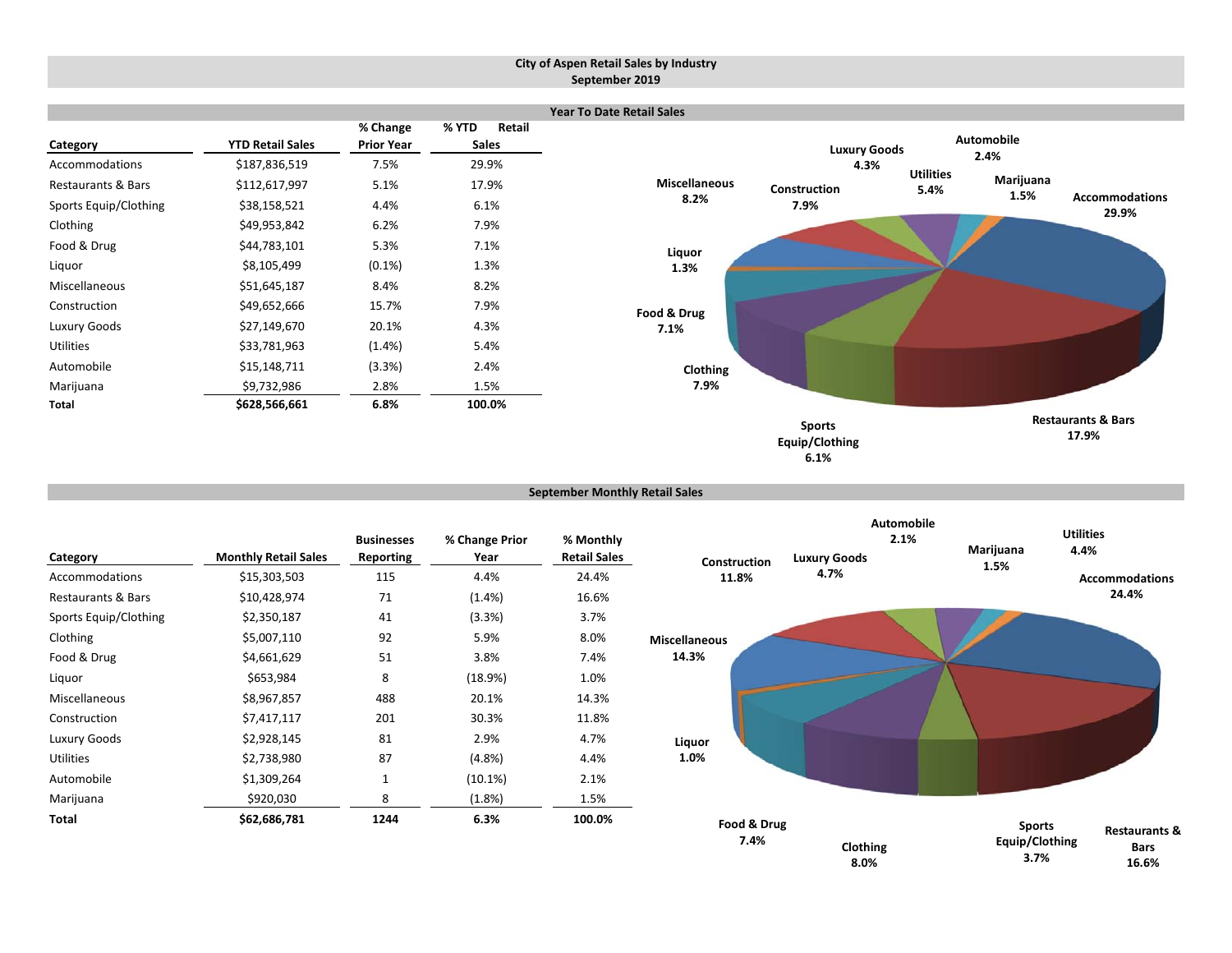## **City of Aspen Sales and Lodging Tax September 2019**

|                                                     |                  | <b>Year To Date Tax Collections</b> |                                           |                                                                                              |  |
|-----------------------------------------------------|------------------|-------------------------------------|-------------------------------------------|----------------------------------------------------------------------------------------------|--|
|                                                     | <b>YTD Taxes</b> | % YTD                               |                                           | 1.0% Sales Tax: Parks &                                                                      |  |
| Tax Type                                            | <b>Collected</b> | <b>Taxes</b>                        | 2.0% Lodging Tax: Tourist                 | Open Space                                                                                   |  |
| 1.0% Sales Tax: Parks & Open Space                  | \$6,299,055      | 38.6%                               | Promotion/<br>Transportation              | 38.6%                                                                                        |  |
| 0.5% Sales Tax: Parks & Open Space                  | \$3,148,772      | 19.3%                               | 18.9%                                     |                                                                                              |  |
| 0.15% Sales Tax: Transportation                     | \$944,786        | 5.8%                                |                                           |                                                                                              |  |
| 0.45% Sales Tax: Affordable Housing/ Childcare      | \$2,834,348      | 17.4%                               |                                           |                                                                                              |  |
| 2.0% Lodging Tax: Tourist Promotion/ Transportation | \$3,086,320      | 18.9%                               | 0.45% Sales Tax:                          |                                                                                              |  |
| <b>Total</b>                                        | \$16,313,281     | 100%                                | Affordable Housing/<br>Childcare<br>17.4% | 0.5% Sales Tax: Parks<br>0.15% Sales Tax:<br>& Open Space<br>Transportation<br>19.3%<br>5.8% |  |

# **September Monthly Tax Collections**

| Tax Type                                            | <b>Monthly Taxes</b><br><b>Collected</b> | % Monthly<br><b>Taxes</b> | 2.0% Lodging Tax:                                | 1.0% Sales Tax: Parks &<br>Open Space<br>40.8%                                               |
|-----------------------------------------------------|------------------------------------------|---------------------------|--------------------------------------------------|----------------------------------------------------------------------------------------------|
| 1.0% Sales Tax: Parks & Open Space                  | \$637,732                                | 40.8%                     | <b>Tourist Promotion/</b><br>Transportation      |                                                                                              |
| 0.5% Sales Tax: Parks & Open Space                  | \$318,790                                | 20.4%                     | 14.4%                                            |                                                                                              |
| 0.15% Sales Tax: Transportation                     | \$95,653                                 | 6.1%                      |                                                  |                                                                                              |
| 0.45% Sales Tax: Affordable Housing/ Childcare      | \$286,957                                | 18.3%                     |                                                  |                                                                                              |
| 2.0% Lodging Tax: Tourist Promotion/ Transportation | \$224,814                                | 14.4%                     | 0.45% Sales Tax:                                 |                                                                                              |
| <b>Total</b>                                        | \$1,563,945                              | 100%                      | Affordable Housing/<br><b>Childcare</b><br>18.3% | 0.5% Sales Tax: Parks<br>& Open Space<br>0.15% Sales Tax:<br>20.4%<br>Transportation<br>6.1% |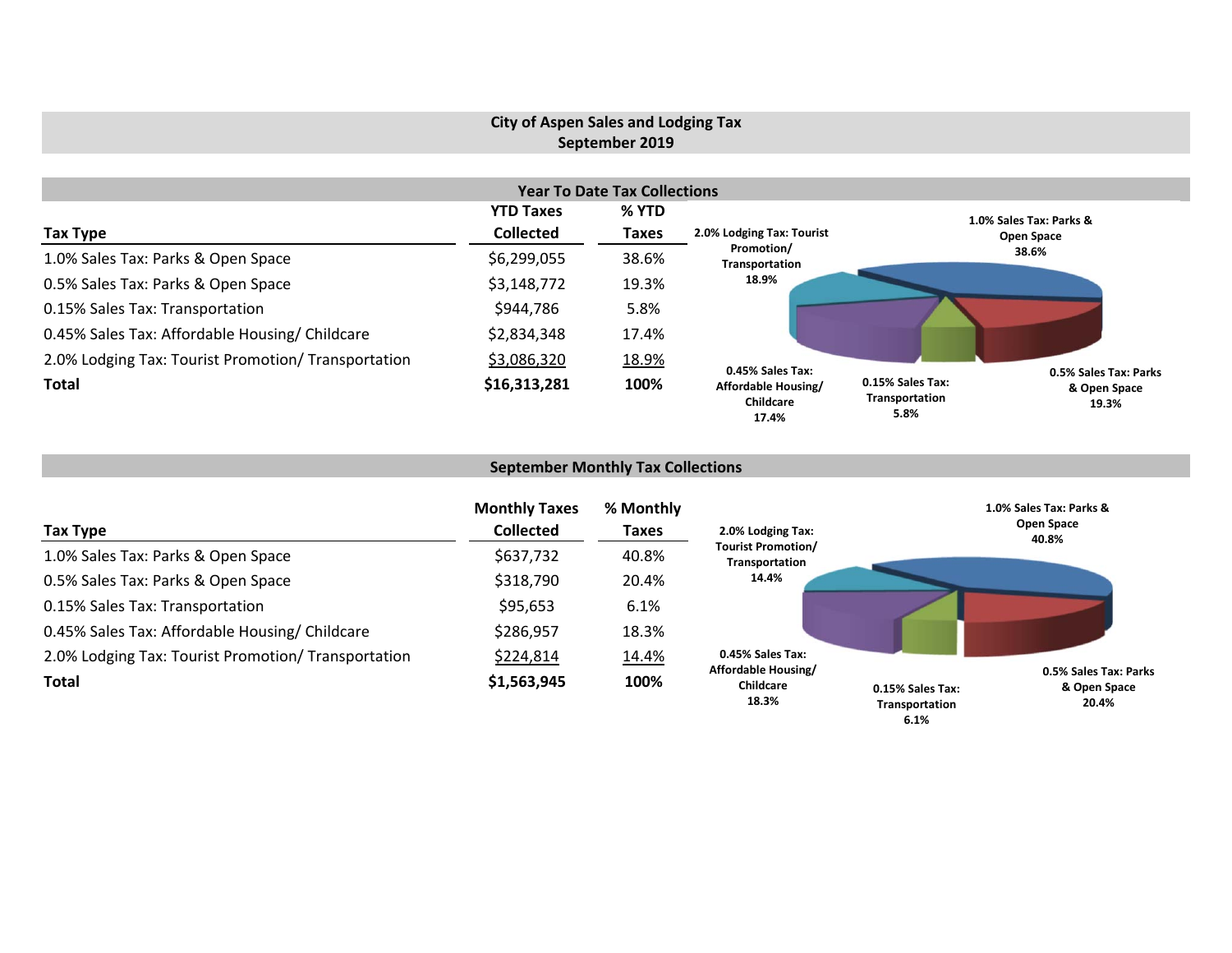#### **City of Aspen Sales Tax 2.1% September 2019**

| <b>Current Month Revenues are</b> | 7.9% | above last year's Monthly Revenues.             |
|-----------------------------------|------|-------------------------------------------------|
| <b>Year To Date Revenues are</b>  | 5.9% | above Year To Date Budgeted Revenues.           |
| <b>Year To Date Revenues are</b>  | 7.8% | above last year's Actual Year To Date Revenues. |

|              |               | 2019 Monthly Budget vs. 2019 Actual |          |               | 2019 YTD Budget vs. 2019 Actual |          | 2019 vs. 2018 |          |                 |          |
|--------------|---------------|-------------------------------------|----------|---------------|---------------------------------|----------|---------------|----------|-----------------|----------|
| <b>Month</b> | <b>Budget</b> | Actual                              | Variance | <b>Budget</b> | Actual                          | Variance | 2018 Monthly  | Variance | <b>2018 YTD</b> | Variance |
| Jan          | \$1,833,300   | \$1,862,971                         | 1.6%     | \$1,833,300   | \$1,862,971                     | 1.6%     | \$1,791,890   | 4.0%     | \$1,791,890     | 4.0%     |
| Feb          | \$1,657,500   | \$1,737,770                         | 4.8%     | \$3,490,800   | \$3,600,741                     | 3.1%     | \$1,680,884   | 3.4%     | \$3,472,774     | 3.7%     |
| Mar          | \$1,896,300   | \$2,010,993                         | 6.0%     | \$5,387,100   | \$5,611,734                     | 4.2%     | \$1,796,680   | 11.9%    | \$5,269,454     | 6.5%     |
| Apr          | \$668,800     | \$757,958                           | 13.3%    | \$6,055,900   | \$6,369,692                     | 5.2%     | \$671,525     | 12.9%    | \$5,940,979     | 7.2%     |
| May          | \$558,000     | \$646,709                           | 15.9%    | \$6,613,900   | \$7,016,401                     | 6.1%     | \$565,343     | 14.4%    | \$6,506,322     | 7.8%     |
| June         | \$1,361,400   | \$1,382,830                         | 1.6%     | \$7,975,300   | \$8,399,231                     | 5.3%     | \$1,358,227   | 1.8%     | \$7,864,548     | 6.8%     |
| July         | \$1,761,200   | \$1,920,481                         | 9.0%     | \$9,736,500   | \$10,319,712                    | 6.0%     | \$1,752,198   | 9.6%     | \$9,616,746     | 7.3%     |
| Aug          | \$1,515,600   | \$1,568,118                         | 3.5%     | \$11,252,100  | \$11,887,829                    | 5.6%     | \$1,417,142   | 10.7%    | \$11,033,889    | 7.7%     |
| Sept         | \$1,238,100   | \$1,339,131                         | 8.2%     | \$12,490,200  | \$13,226,960                    | 5.9%     | \$1,240,888   | 7.9%     | \$12,274,777    | 7.8%     |
| Oct          | \$744,100     |                                     |          | \$13,234,300  |                                 |          | \$700,233     |          | \$12,975,009    |          |
| Nov          | \$644,900     |                                     |          | \$13,879,200  |                                 |          | \$623,611     |          | \$13,598,621    |          |
| Dec          | \$2,453,000   |                                     |          | \$16,332,200  |                                 |          | \$2,250,872   |          | \$15,849,493    |          |



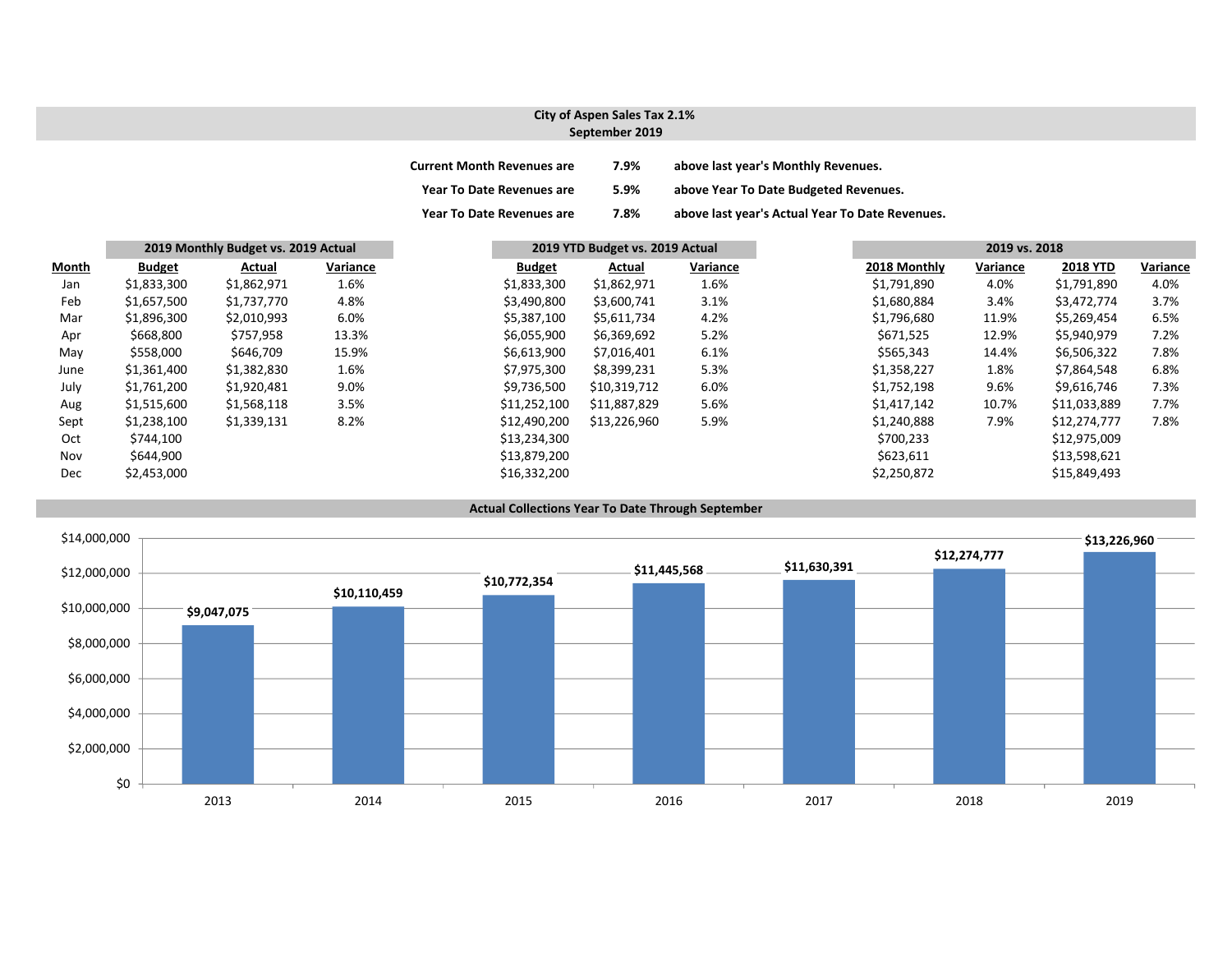#### **City of Aspen Tourist Promotion 1.5% Lodging Tax (0.5% Rate for 2010 and Prior) September 2019**

| <b>Current Month Revenues are</b> | 3.8% | above last year's Monthly Revenues.             |
|-----------------------------------|------|-------------------------------------------------|
| Year To Date Revenues are         | 2.5% | above Year To Date Budgeted Revenues.           |
| <b>Year To Date Revenues are</b>  | 5.5% | above last year's Actual Year To Date Revenues. |

|       |               | 2019 Monthly Budget vs. 2019 Actual |           | 2019 YTD Budget vs. 2019 Actual |             |          | 2019 vs. 2018 |          |                 |          |
|-------|---------------|-------------------------------------|-----------|---------------------------------|-------------|----------|---------------|----------|-----------------|----------|
| Month | <b>Budget</b> | Actual                              | Variance  | <b>Budget</b>                   | Actual      | Variance | 2018 Monthly  | Variance | <b>2018 YTD</b> | Variance |
| Jan   | \$412,500     | \$435,183                           | 5.5%      | \$412,500                       | \$435,183   | 5.5%     | \$410,858     | 5.9%     | \$410,858       | 5.9%     |
| Feb   | \$390,000     | \$386,172                           | $(1.0\%)$ | \$802,500                       | \$821,355   | 2.3%     | \$363,636     | 6.2%     | \$774.494       | 6.1%     |
| Mar   | \$420,000     | \$441,407                           | 5.1%      | \$1,222,500                     | \$1,262,762 | 3.3%     | \$384,859     | 14.7%    | \$1,159,354     | 8.9%     |
| Apr   | \$60,000      | \$72,042                            | 20.1%     | \$1,282,500                     | \$1,334,804 | 4.1%     | \$62,085      | 16.0%    | \$1,221,438     | 9.3%     |
| May   | \$45,000      | \$55,183                            | 22.6%     | \$1,327,500                     | \$1,389,987 | 4.7%     | \$56,234      | (1.9%    | \$1,277,672     | 8.8%     |
| June  | \$217,500     | \$207,585                           | $(4.6\%)$ | \$1,545,000                     | \$1,597,572 | 3.4%     | \$211,315     | (1.8%)   | \$1,488,987     | 7.3%     |
| July  | \$300,000     | \$312,072                           | 4.0%      | \$1,845,000                     | \$1,909,644 | 3.5%     | \$305,931     | 2.0%     | \$1,794,918     | 6.4%     |
| Aug   | \$255,000     | \$236,486                           | (7.3%)    | \$2,100,000                     | \$2,146,131 | 2.2%     | \$236,256     | 0.1%     | \$2,031,175     | 5.7%     |
| Sept  | \$157,500     | \$168,611                           | 7.1%      | \$2,257,500                     | \$2,314,741 | 2.5%     | \$162,465     | 3.8%     | \$2,193,640     | 5.5%     |
| Oct   | \$82,500      |                                     |           | \$2,340,000                     |             |          | \$69,556      |          | \$2,263,197     |          |
| Nov   | \$60,000      |                                     |           | \$2,400,000                     |             |          | \$62,907      |          | \$2,326,104     |          |
| Dec   | \$490,500     |                                     |           | \$2,890,500                     |             |          | \$440,111     |          | \$2,766,215     |          |

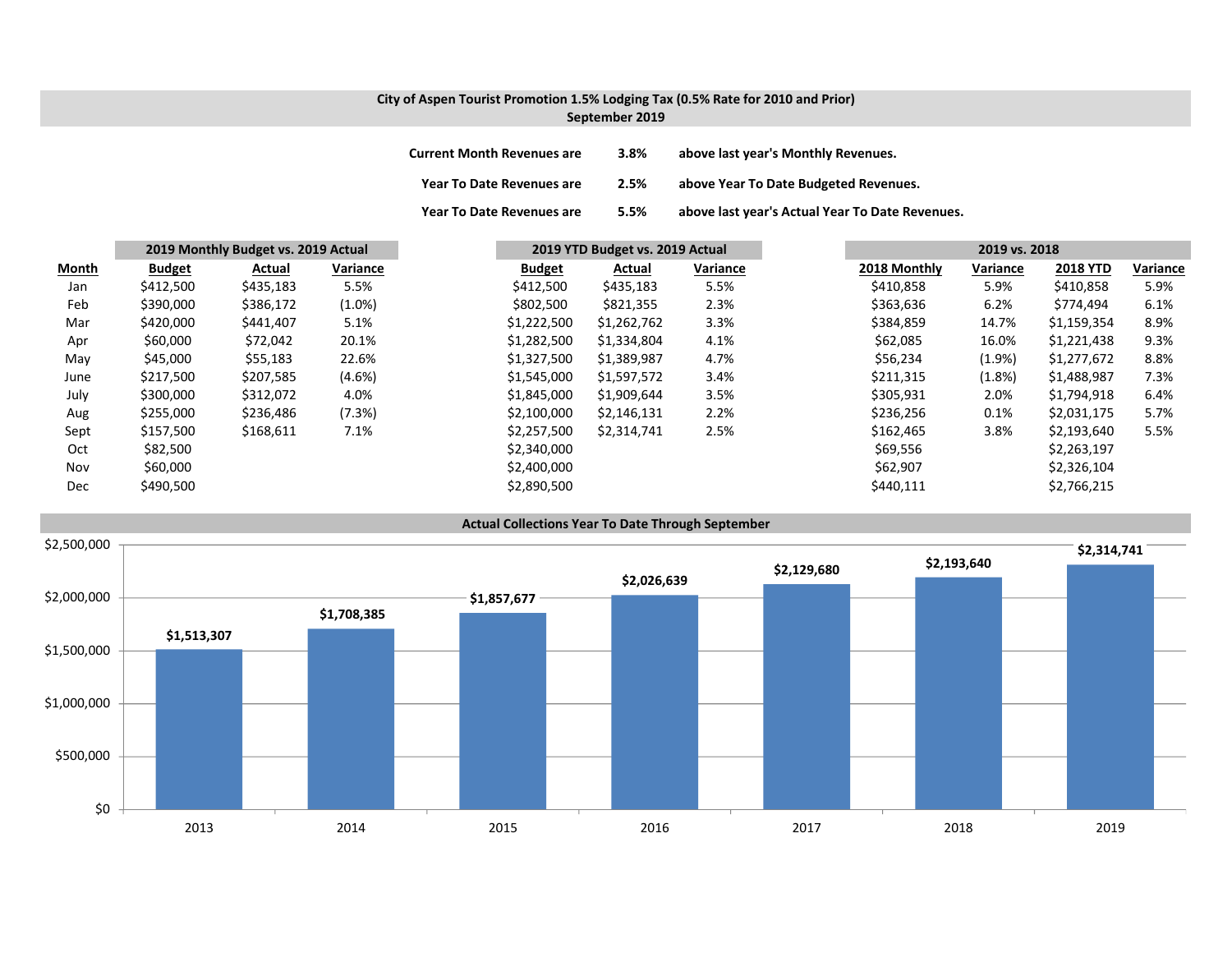## **City of Aspen Transportation 0.5% Lodging Tax September 2019**

| <b>Current Month Revenues are</b> | 3.8% | above last year's Monthly Revenues.             |
|-----------------------------------|------|-------------------------------------------------|
| <b>Year To Date Revenues are</b>  | 2.5% | above Year To Date Budgeted Revenues.           |
| <b>Year To Date Revenues are</b>  | 5.5% | above last year's Actual Year To Date Revenues. |

|            | 2019 Monthly Budget vs. 2019 Actual |           |           | 2019 YTD Budget vs. 2019 Actual |           |          |  | 2019 vs. 2018 |           |                 |          |
|------------|-------------------------------------|-----------|-----------|---------------------------------|-----------|----------|--|---------------|-----------|-----------------|----------|
| Month      | <b>Budget</b>                       | Actual    | Variance  | <b>Budget</b>                   | Actual    | Variance |  | 2018 Monthly  | Variance  | <b>2018 YTD</b> | Variance |
| Jan        | \$137,500                           | \$145,061 | 5.5%      | \$137,500                       | \$145,061 | 5.5%     |  | \$136,952     | 5.9%      | \$136,952       | 5.9%     |
| Feb        | \$130,000                           | \$128,724 | $(1.0\%)$ | \$267,500                       | \$273,785 | 2.3%     |  | \$121,212     | 6.2%      | \$258,164       | 6.1%     |
| Mar        | \$140,000                           | \$147,136 | 5.1%      | \$407,500                       | \$420,920 | 3.3%     |  | \$128,286     | 14.7%     | \$386,451       | 8.9%     |
| Apr        | \$20,000                            | \$24,014  | 20.1%     | \$427,500                       | \$444,934 | 4.1%     |  | \$20,695      | 16.0%     | \$407,145       | 9.3%     |
| May        | \$15,000                            | \$18,394  | 22.6%     | \$442,500                       | \$463,328 | 4.7%     |  | \$18,744      | $(1.9\%)$ | \$425,890       | 8.8%     |
| June       | \$72,500                            | \$69,195  | $(4.6\%)$ | \$515,000                       | \$532,523 | 3.4%     |  | \$70,438      | (1.8%)    | \$496,328       | 7.3%     |
| July       | \$100,000                           | \$104,024 | 4.0%      | \$615,000                       | \$636,547 | 3.5%     |  | \$101,977     | 2.0%      | \$598,305       | 6.4%     |
| Aug        | \$85,000                            | \$78,829  | (7.3%)    | \$700,000                       | \$715,376 | 2.2%     |  | \$78,752      | 0.1%      | \$677,057       | 5.7%     |
| Sept       | \$52,500                            | \$56,203  | 7.1%      | \$752,500                       | \$771,579 | 2.5%     |  | \$54,155      | 3.8%      | \$731,212       | 5.5%     |
| Oct        | \$27,500                            |           |           | \$780,000                       |           |          |  | \$23,185      |           | \$754,397       |          |
| Nov        | \$20,000                            |           |           | \$800,000                       |           |          |  | \$20,969      |           | \$775,366       |          |
| <b>Dec</b> | \$163,500                           |           |           | \$963,500                       |           |          |  | \$146,704     |           | \$922,069       |          |

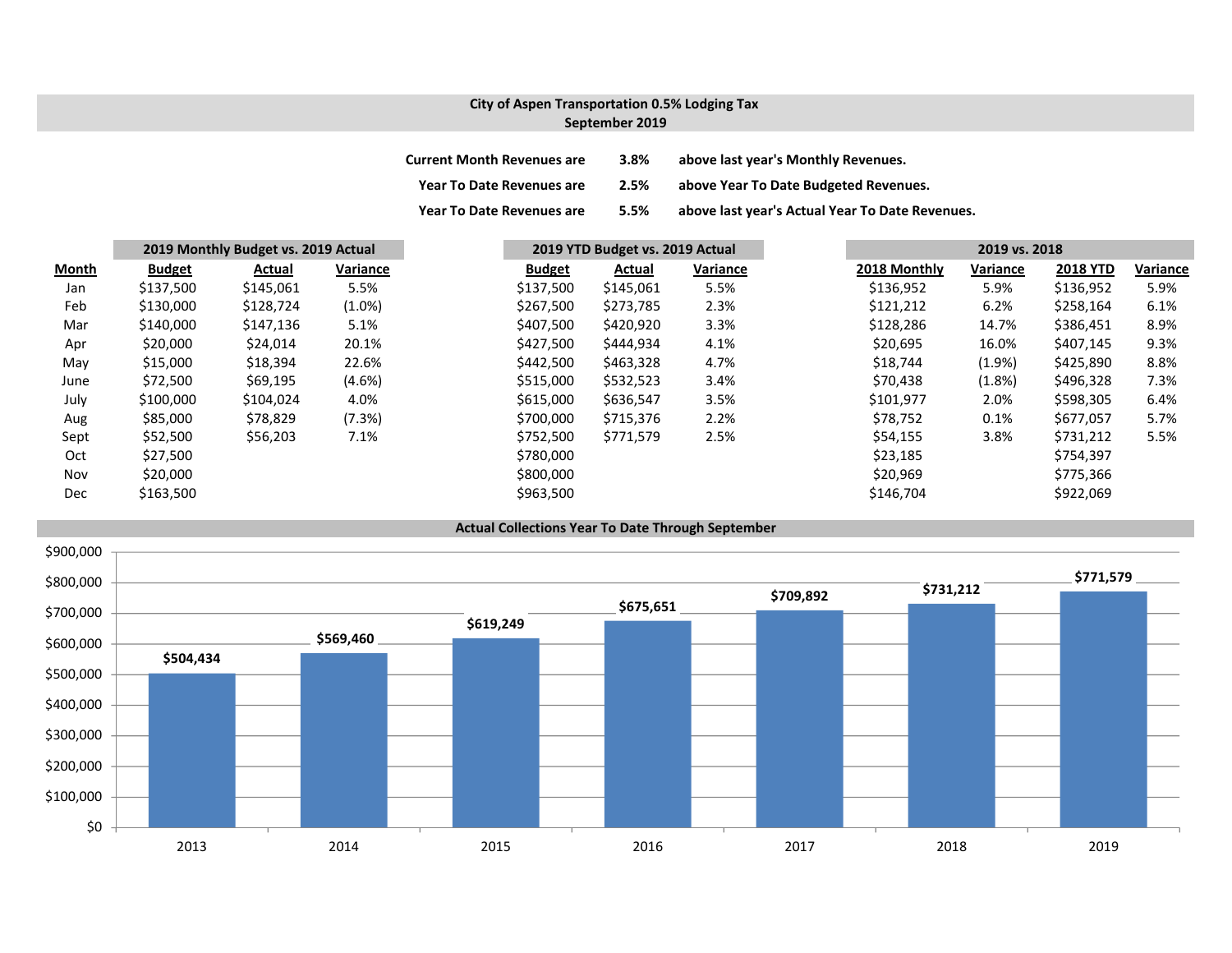### **City of Aspen Portion of Pitkin County 3.6% Sales Tax August 2019**

| <b>Current Month Revenues are</b> | 28.4% | above last year's Monthly Revenues.             |
|-----------------------------------|-------|-------------------------------------------------|
| <b>Year To Date Revenues are</b>  | 14.8% | above Year To Date Budgeted Revenues.           |
| <b>Year To Date Revenues are</b>  | 16.8% | above last year's Actual Year To Date Revenues. |

|       |               | 2019 Monthly Budget vs. 2019 Actual |           | 2019 YTD Budget vs. 2019 Actual |             |          | 2019 vs. 2018 |          |                 |          |
|-------|---------------|-------------------------------------|-----------|---------------------------------|-------------|----------|---------------|----------|-----------------|----------|
| Month | <b>Budget</b> | Actual                              | Variance  | <b>Budget</b>                   | Actual      | Variance | 2018 Monthly  | Variance | <b>2018 YTD</b> | Variance |
| Jan   | \$1,250,000   | \$1,332,368                         | 6.6%      | \$1,250,000                     | \$1,332,368 | 6.6%     | \$1,220,153   | 9.2%     | \$1,220,153     | 9.2%     |
| Feb   | \$1,197,000   | \$1,195,264                         | $(0.1\%)$ | \$2,447,000                     | \$2,527,633 | 3.3%     | \$1,148,144   | 4.1%     | \$2,368,297     | 6.7%     |
| Mar   | \$1,113,000   | \$1,460,126                         | 31.2%     | \$3,560,000                     | \$3,987,758 | 12.0%    | \$1,163,211   | 25.5%    | \$3,531,508     | 12.9%    |
| Apr   | \$530,000     | \$543,209                           | 2.5%      | \$4,090,000                     | \$4,530,968 | 10.8%    | \$434,940     | 24.9%    | \$3,966,448     | 14.2%    |
| May   | \$326,000     | \$423,901                           | 30.0%     | \$4,416,000                     | \$4,954,869 | 12.2%    | \$357,579     | 18.5%    | \$4,324,027     | 14.6%    |
| June  | \$720,000     | \$867,745                           | 20.5%     | \$5,136,000                     | \$5,822,613 | 13.4%    | \$739,053     | 17.4%    | \$5,063,081     | 15.0%    |
| July  | \$941,000     | \$1,149,462                         | 22.2%     | \$6,077,000                     | \$6,972,075 | 14.7%    | \$986,284     | 16.5%    | \$6,049,364     | 15.3%    |
| Aug   | \$921,000     | \$1,059,020                         | 15.0%     | \$6,998,000                     | \$8,031,094 | 14.8%    | \$825,032     | 28.4%    | \$6,874,396     | 16.8%    |
| Sept  | \$669,000     |                                     |           | \$7,667,000                     |             |          | \$719,959     |          | \$7,594,355     |          |
| Oct   | \$420,000     |                                     |           | \$8,087,000                     |             |          | \$448,290     |          | \$8,042,645     |          |
| Nov   | \$383,000     |                                     |           | \$8,470,000                     |             |          | \$434,814     |          | \$8,477,459     |          |
| Dec   | \$1,369,000   |                                     |           | \$9,839,000                     |             |          | \$1,315,025   |          | \$9,792,485     |          |

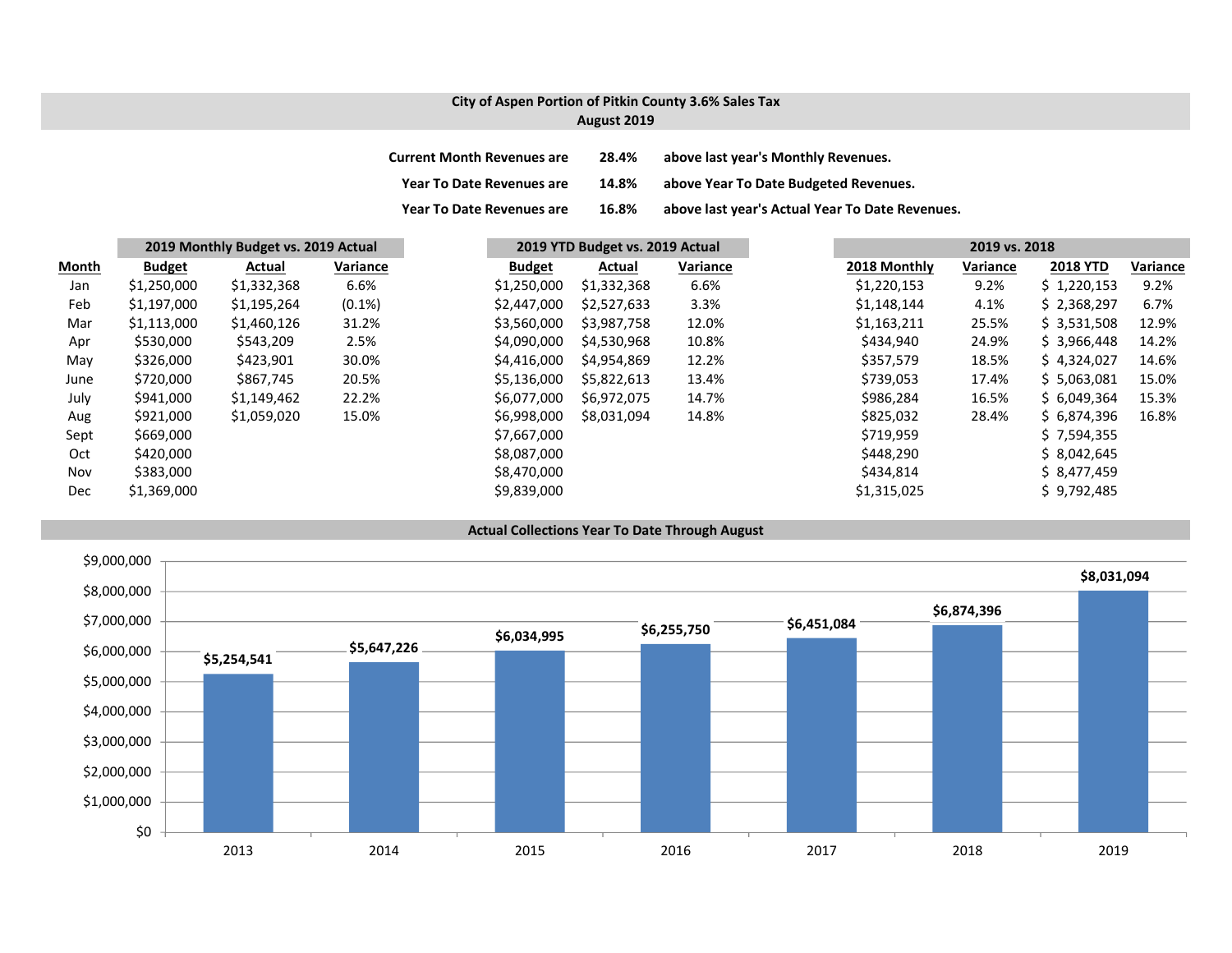#### **October 2019Housing Real Estate Transfer Tax**

| <b>Current Month Revenues are</b> | 91.7%  | above last year's Monthly Revenues.             |
|-----------------------------------|--------|-------------------------------------------------|
| <b>Year To Date Revenues are</b>  | 17.0%  | above Year To Date Budgeted Revenues.           |
| <b>Year To Date Revenues are</b>  | (3.8%) | below last year's Actual Year To Date Revenues. |

| Month | 2019 Monthly Budget vs. 2019 Actual |             |            |               | 2019 YTD Budget vs. 2019 Actual |          |  | 2019 vs. 2018 |          |                 |  |
|-------|-------------------------------------|-------------|------------|---------------|---------------------------------|----------|--|---------------|----------|-----------------|--|
|       | <b>Budget</b>                       | Actual      | Variance   | <b>Budget</b> | Actual                          | Variance |  | 2018 Monthly  | Variance | <b>2018 YTD</b> |  |
| Jan   | \$460,700                           | \$1,105,098 | 139.9%     | \$460,700     | \$1,105,098                     | 139.9%   |  | \$784,556     | 40.9%    | \$784,556       |  |
| Feb   | \$480,600                           | \$204,130   | (57.5%)    | \$941,300     | \$1,309,228                     | 39.1%    |  | \$882,743     | (76.9%)  | \$1,667,298     |  |
| Mar   | \$472,900                           | \$892,017   | 88.6%      | \$1,414,200   | \$2,201,245                     | 55.7%    |  | \$684,897     | 30.2%    | \$2,352,196     |  |
| Apr   | \$687,900                           | \$551,428   | (19.8%)    | \$2,102,100   | \$2,752,674                     | 30.9%    |  | \$425,425     | 29.6%    | \$2,777,621     |  |
| May   | \$634,300                           | \$813,639   | 28.3%      | \$2,736,400   | \$3,566,313                     | 30.3%    |  | \$1,030,447   | (21.0%)  | \$3,808,068     |  |
| June  | \$631,400                           | \$615,723   | (2.5%)     | \$3,367,800   | \$4,182,036                     | 24.2%    |  | \$721,175     | (14.6%)  | \$4,529,243     |  |
| July  | \$461,300                           | \$383,273   | $(16.9\%)$ | \$3,829,100   | \$4,565,308                     | 19.2%    |  | \$434,725     | (11.8%)  | \$4,963,968     |  |
| Aug   | \$621,000                           | \$639,178   | 2.9%       | \$4,450,100   | \$5,204,486                     | 17.0%    |  | \$606,463     | 5.4%     | \$5,570,431     |  |
| Sept  | \$874,800                           | \$703,645   | (19.6%)    | \$5,324,900   | \$5,908,131                     | 11.0%    |  | \$1,186,295   | (40.7%)  | \$6,756,726     |  |
| Oct   | \$742,800                           | \$1,188,651 | 60.0%      | \$6,067,700   | \$7,096,782                     | 17.0%    |  | \$620,101     | 91.7%    | \$7,376,826     |  |
| Nov   | \$501,400                           |             |            | \$6,569,100   |                                 |          |  | \$848,699     |          | \$8,225,525     |  |
| Dec   | \$610,900                           |             |            | \$7,180,000   |                                 |          |  | \$671,236     |          | \$8,896,761     |  |